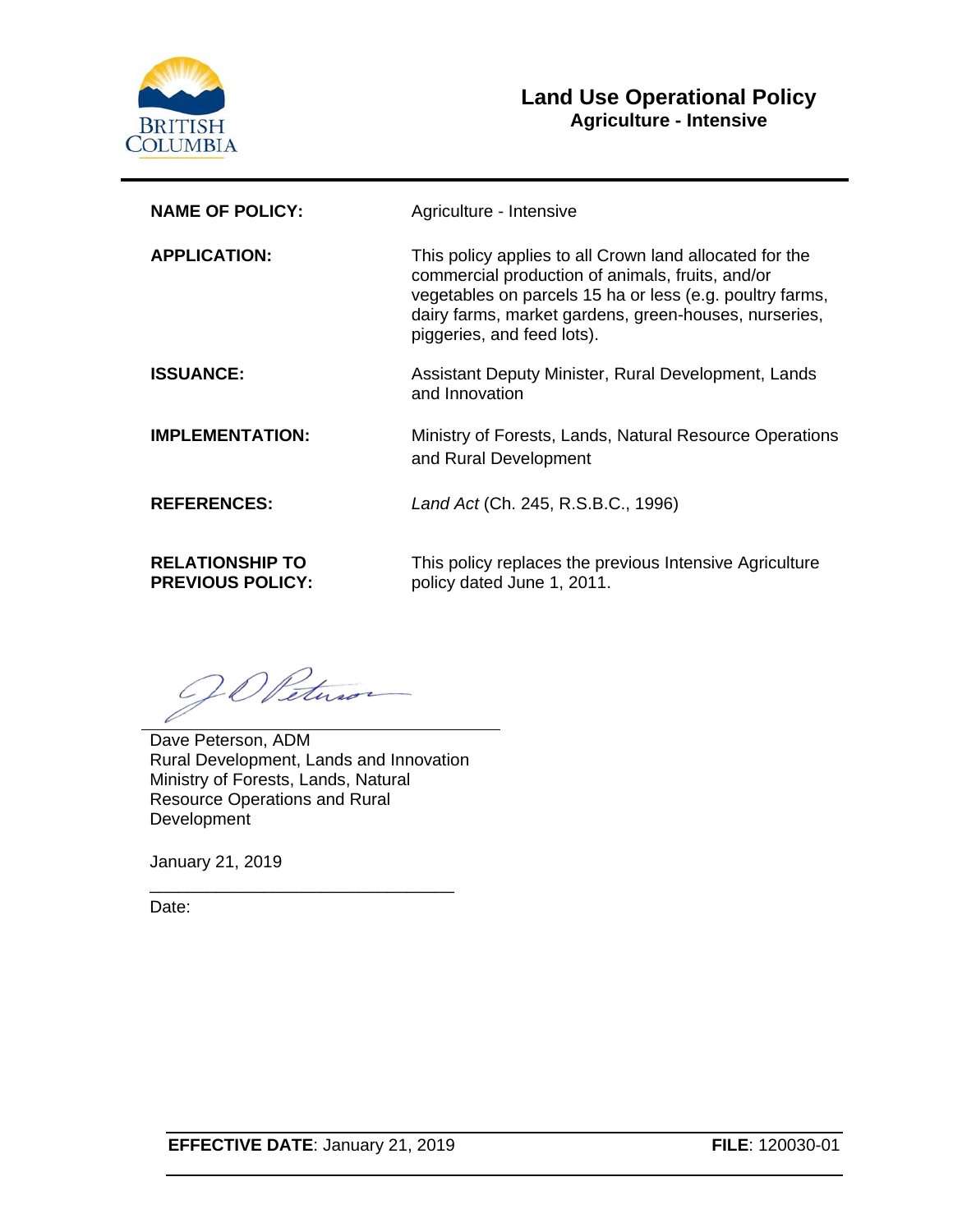| <b>APPROVED AMENDMENTS:</b> |                                   |                     |  |  |
|-----------------------------|-----------------------------------|---------------------|--|--|
| <b>Effective Date</b>       | <b>Briefing Note</b><br>/Approval | Summary of Changes: |  |  |
|                             |                                   |                     |  |  |
|                             |                                   |                     |  |  |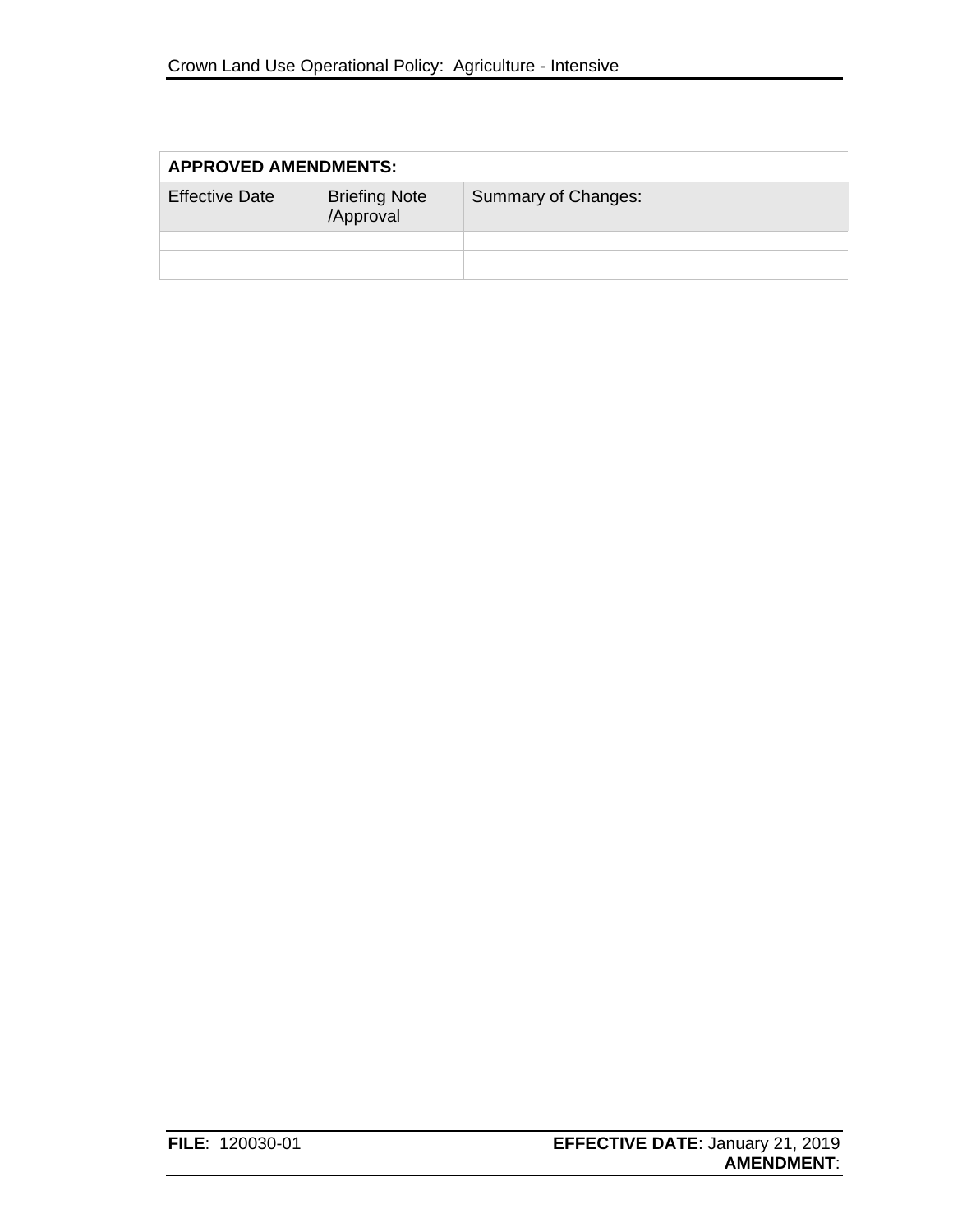# **Table of Contents**

| 1.            |     |  |  |
|---------------|-----|--|--|
| $\mathcal{P}$ |     |  |  |
| 3.            |     |  |  |
| 4.            |     |  |  |
| 5.            |     |  |  |
|               | 5.1 |  |  |
|               | 5.2 |  |  |
| 6.            |     |  |  |
| 7.            |     |  |  |
|               | 7.1 |  |  |
|               |     |  |  |
|               | 7.2 |  |  |
|               | 7.3 |  |  |
| 8.            |     |  |  |
|               | 8.1 |  |  |
| 9.            |     |  |  |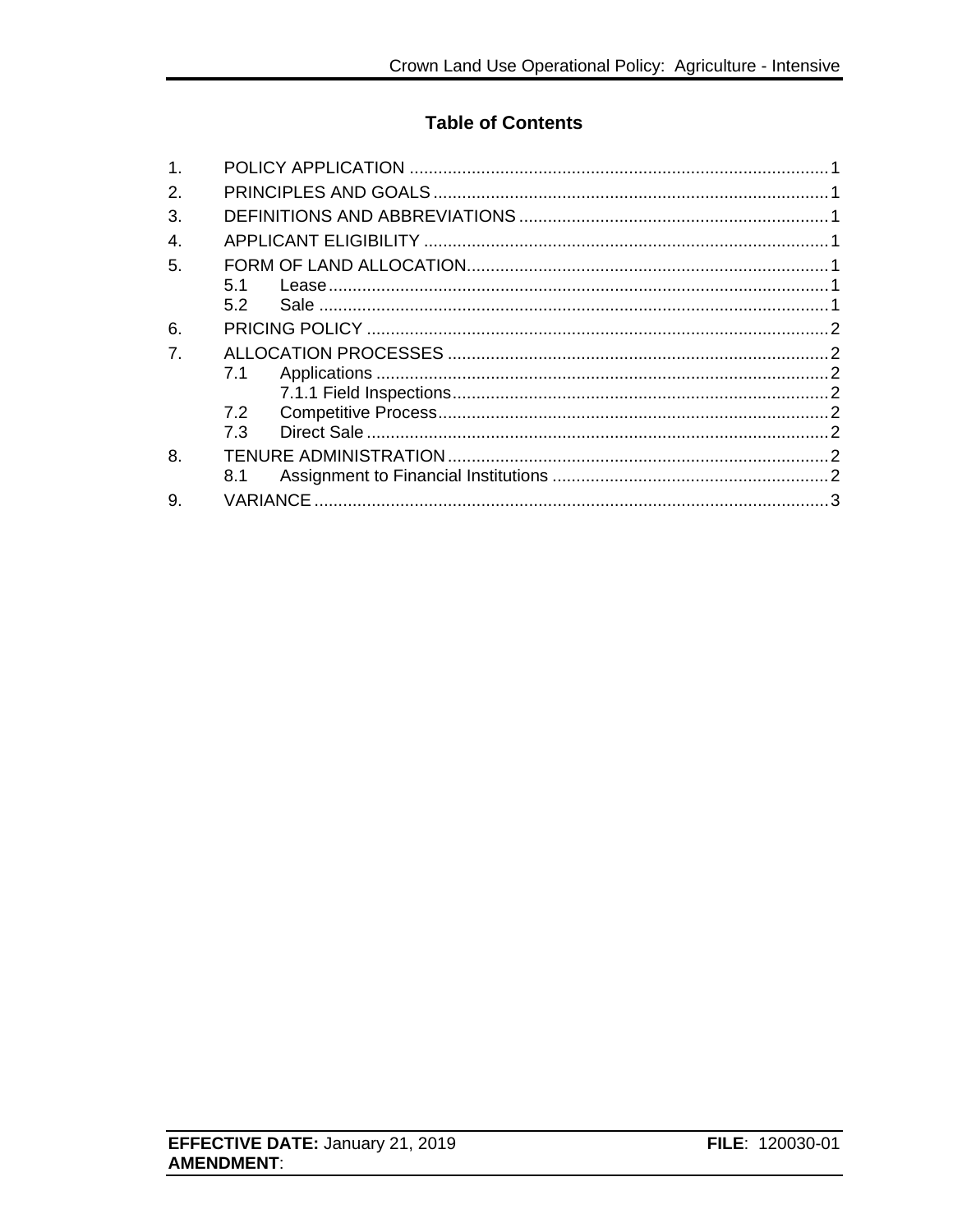# **1. POLICY APPLICATION**

<span id="page-3-0"></span>This policy applies to the disposition of Crown land for intensive agricultural use, meaning the use of Crown land parcels of an area of 15 ha or less for the commercial production of animals, fruits and/or vegetables. Examples of intensive agriculture include poultry farms, dairy farms, market gardens, greenhouses, nurseries, piggeries and feed lots.

New tenures and sales are only available:

- in areas designated as intensive agricultural lands under Section 17 of the *Land Act*, or
- through a competitive process.

This policy applies to Crown land located both within and outside of the Agricultural Land Reserve.

# **2. PRINCIPLES AND GOALS**

<span id="page-3-1"></span>For information on Crown land allocation principles see [Crown Land Allocation](https://www2.gov.bc.ca/assets/gov/farming-natural-resources-and-industry/natural-resource-use/land-water-use/crown-land/allocation_principles.pdf)  [Principles.](https://www2.gov.bc.ca/assets/gov/farming-natural-resources-and-industry/natural-resource-use/land-water-use/crown-land/allocation_principles.pdf)

# **3. DEFINITIONS AND ABBREVIATIONS**

<span id="page-3-2"></span>For a glossary of definitions and abbreviations see [Glossary and Abbreviations.](https://www2.gov.bc.ca/assets/gov/farming-natural-resources-and-industry/natural-resource-use/land-water-use/crown-land/glossary_and_abbreviations.pdf)

# **4. APPLICANT ELIGIBILITY**

<span id="page-3-3"></span>For standard policy information on eligibility see [Eligibility and Restrictions.](http://www2.gov.bc.ca/assets/gov/farming-natural-resources-and-industry/natural-resource-use/land-water-use/crown-land/eligibility.pdf)

# **5. FORM OF LAND ALLOCATION**

<span id="page-3-4"></span>For standard policy information on forms of allocation see [Form of Crown Land](http://www2.gov.bc.ca/assets/gov/farming-natural-resources-and-industry/natural-resource-use/land-water-use/crown-land/form_of_allocation.pdf)  [Allocation.](http://www2.gov.bc.ca/assets/gov/farming-natural-resources-and-industry/natural-resource-use/land-water-use/crown-land/form_of_allocation.pdf)

Refer to Appendix 1 for a summary of the forms and terms of Crown land allocation available for intensive agriculture operations.

#### <span id="page-3-5"></span>**5.1 Lease**

The maximum term for a lease is 30 years.

All shoreland parcels and all parcels not registrable in the Land Titles Office are disposed by lease.

Applicants may apply to obtain a 30 year replacement lease at mid-term of the tenure.

# <span id="page-3-6"></span>**5.2 Sale**

All new and replacement intensive agricultural parcels are made available in fee simple where:

- the lot is registered in a Land Title Act subdivision plan; or
- a *Land Act* survey complies with approving officer requirements (title to be raised on issuance of Crown grant).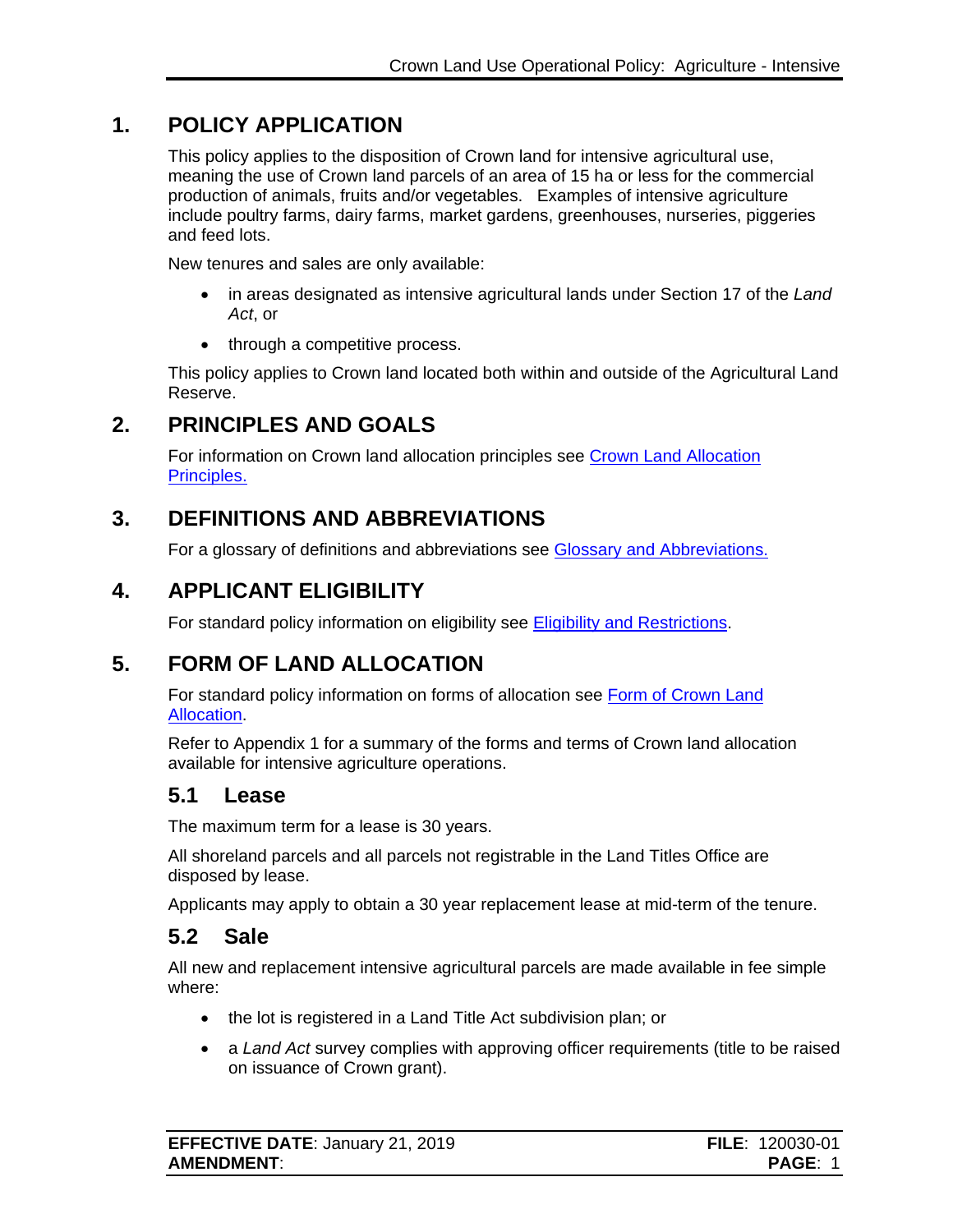# **6. PRICING POLICY**

<span id="page-4-0"></span>For information on pricing see the [Pricing Policy.](https://www2.gov.bc.ca/assets/gov/farming-natural-resources-and-industry/natural-resource-use/land-water-use/crown-land/pricing.pdf#page=53)

For information on application and service fees see the [Crown Land Fees Procedure.](https://www2.gov.bc.ca/assets/gov/farming-natural-resources-and-industry/natural-resource-use/land-water-use/crown-land/fees.pdf)

# **7. ALLOCATION PROCESSES**

<span id="page-4-1"></span>For detailed standard information on allocation processes see [Allocation Procedures -](https://www2.gov.bc.ca/assets/gov/farming-natural-resources-and-industry/natural-resource-use/land-water-use/crown-land/ap_applications.pdf) [Applications.](https://www2.gov.bc.ca/assets/gov/farming-natural-resources-and-industry/natural-resource-use/land-water-use/crown-land/ap_applications.pdf)

Additional or special requirements for intensive agriculture allocations are:

# <span id="page-4-2"></span>**7.1 Applications**

New tenures and sales are made by direct application in areas designated (under Section 17 of the *Land Act*) as intensive agricultural lands.

Replacement tenures are available by direct offer pursuant to application.

#### <span id="page-4-3"></span>**7.1.1 Field Inspections**

In cases of direct sale disposition a statutory declaration (as opposed to a field inspection) is normally sufficient as a basis upon which to rescind buy-back options. Statutory declarations should state that intensive agricultural development has been completed in full compliance with the development plan.

# <span id="page-4-4"></span>**7.2 Competitive Process**

Crown land for intensive agriculture is disposed by competitive process in all cases except areas designated by the province (pursuant to Section 17 of the *Land Act*) for intensive agricultural use.

# <span id="page-4-5"></span>**7.3 Direct Sale**

Crown land in areas designated by the province (pursuant to Section 17 of the *Land Act*) is disposed by direct sale pursuant to application.

#### **8. TENURE ADMINISTRATION**

<span id="page-4-6"></span>For standard tenure administration information see the [Tenure Administration](https://www2.gov.bc.ca/assets/gov/farming-natural-resources-and-industry/natural-resource-use/land-water-use/crown-land/ta_general.pdf)  [Procedure.](https://www2.gov.bc.ca/assets/gov/farming-natural-resources-and-industry/natural-resource-use/land-water-use/crown-land/ta_general.pdf)

Additional or special requirements for intensive agriculture allocations are:

# <span id="page-4-7"></span>**8.1 Assignment to Financial Institutions**

Applicant eligibility requirements are waived for assignment or foreclosure of agricultural leases to recognized financial institutions (e.g. Farm Credit Corporation, Federal Business Development Bank, credit unions, chartered banks or trust companies).

The financial institution may hold the tenure for its unexpired term provided the tenure is maintained in good standing.

Financial institutions must be advised, at the time of receiving a lease through assignment or foreclosure, that any future assignment of the unexpired term must meet prevailing eligibility criteria.

| <b>FILE: 120030-01</b> | <b>EFFECTIVE DATE: January 21, 2019</b> |
|------------------------|-----------------------------------------|
| <b>PAGE: 2</b>         | <b>AMENDMENT:</b>                       |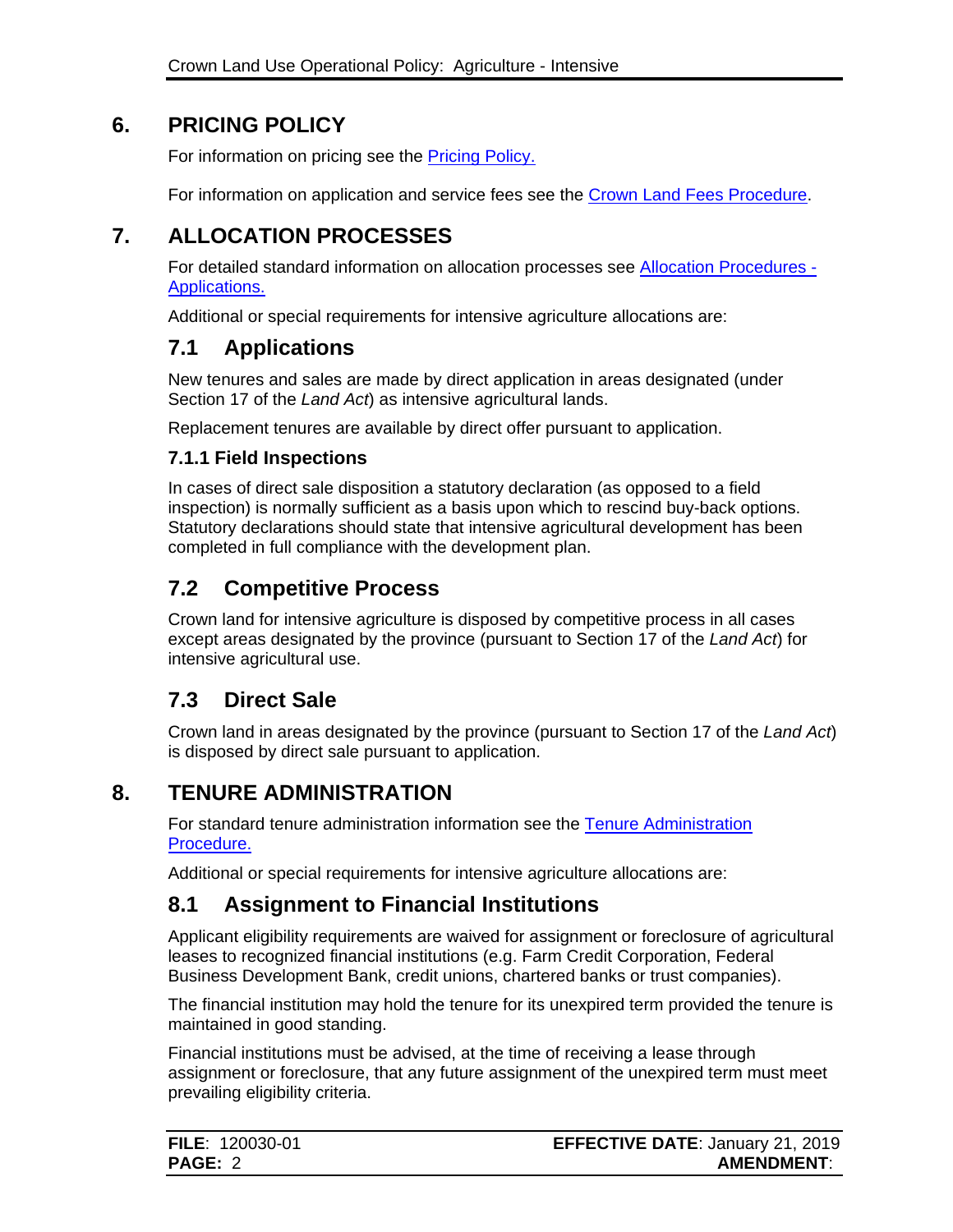A financial institution that is a lessee through assignment or foreclosure may exercise an option to purchase, provided development requirements and any other conditions of the option have been fulfilled.

# **9. VARIANCE**

<span id="page-5-0"></span>Variances to this policy must be completed in accordance with the **Policy Variance** [Procedure.](http://www2.gov.bc.ca/assets/gov/farming-natural-resources-and-industry/natural-resource-use/land-water-use/crown-land/variance.pdf)